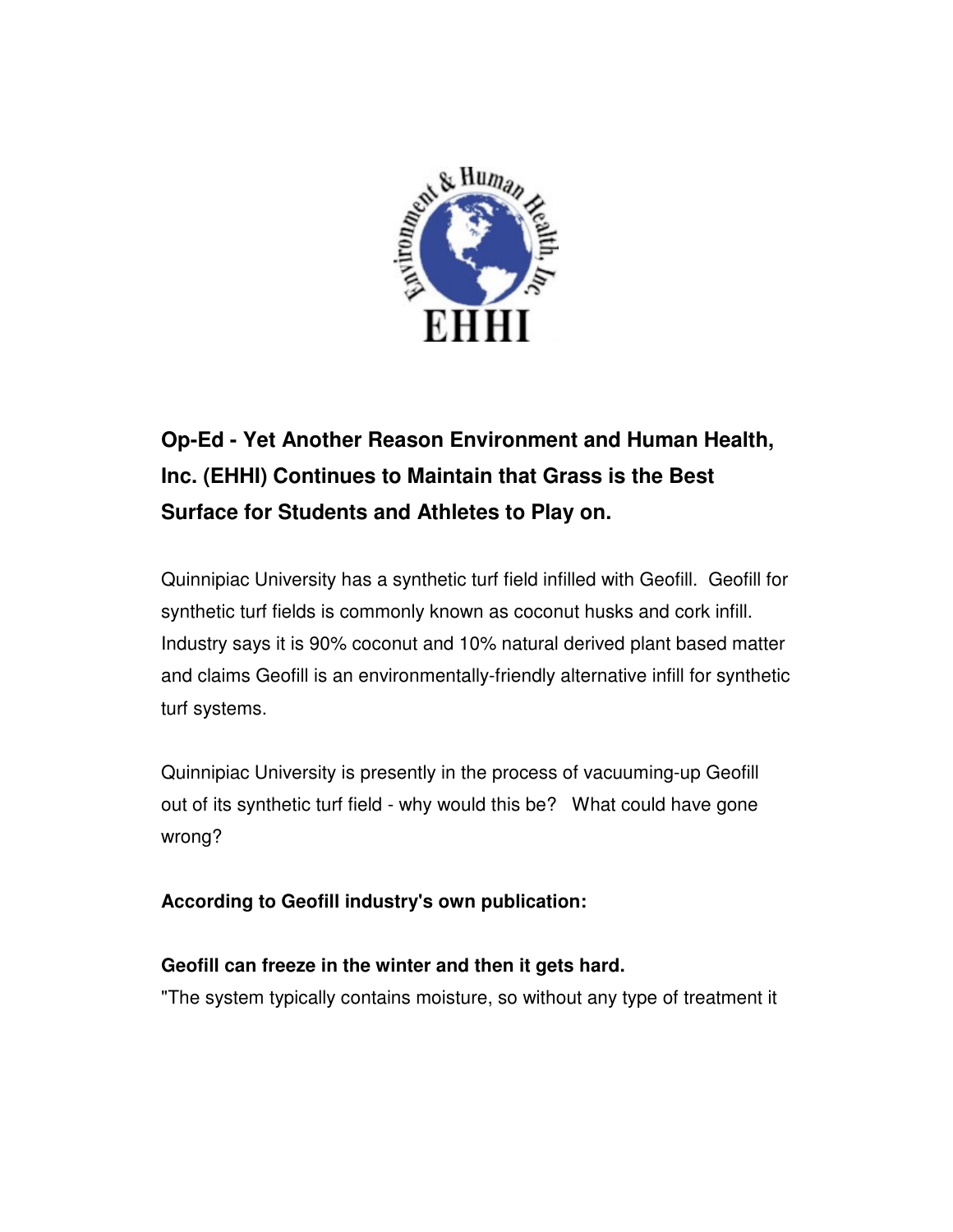stands to reason that some freeze/thaw will take place. We recommend a pre-winter treatment with a salt solution of 0.2 lbs. salt/sq. ft. mixed into the Geofill infill system. While this will decrease the freezing potential, Geofill, like natural grass and traditional synthetic turf fields, will become harder during freezing weather."

### **After heavy rains the Geofill may become saturated.**

"During heavy rains the Geofill may become saturated, but the drainage and playability should not be affected."

### **Weeds can grow in the fields and pesticides will be needed.**

"While this does not happen in most environments, some environments have led to weed growth. The system has been treated with a herbicide (that is naturally washed out of the system) to effectively to kill the weeds. A pre-emergent has also been used to further control weed growth in those areas."

### **Now we understand why Quinnipiac University is vacuuming-up their**

**Geofill.** Their synthetic turf field gets wet, retains water and the Geofill freezes and the field becomes slippery.

How are the synthetic turf fields and infills holding up under scrutiny? Waste tire crumb rubber infill has 11 carcinogens and 20 irritants, many of the irritants are lung irritants. EPDM rubber infill contains toxic chemicals and according to the Material Data Safety Sheet is a "Possible Carcinogen" and the International Agency for Research on Cancer (IARC) evaluation is that Carbon black, which is contained in EPDM is a possible carcinogen,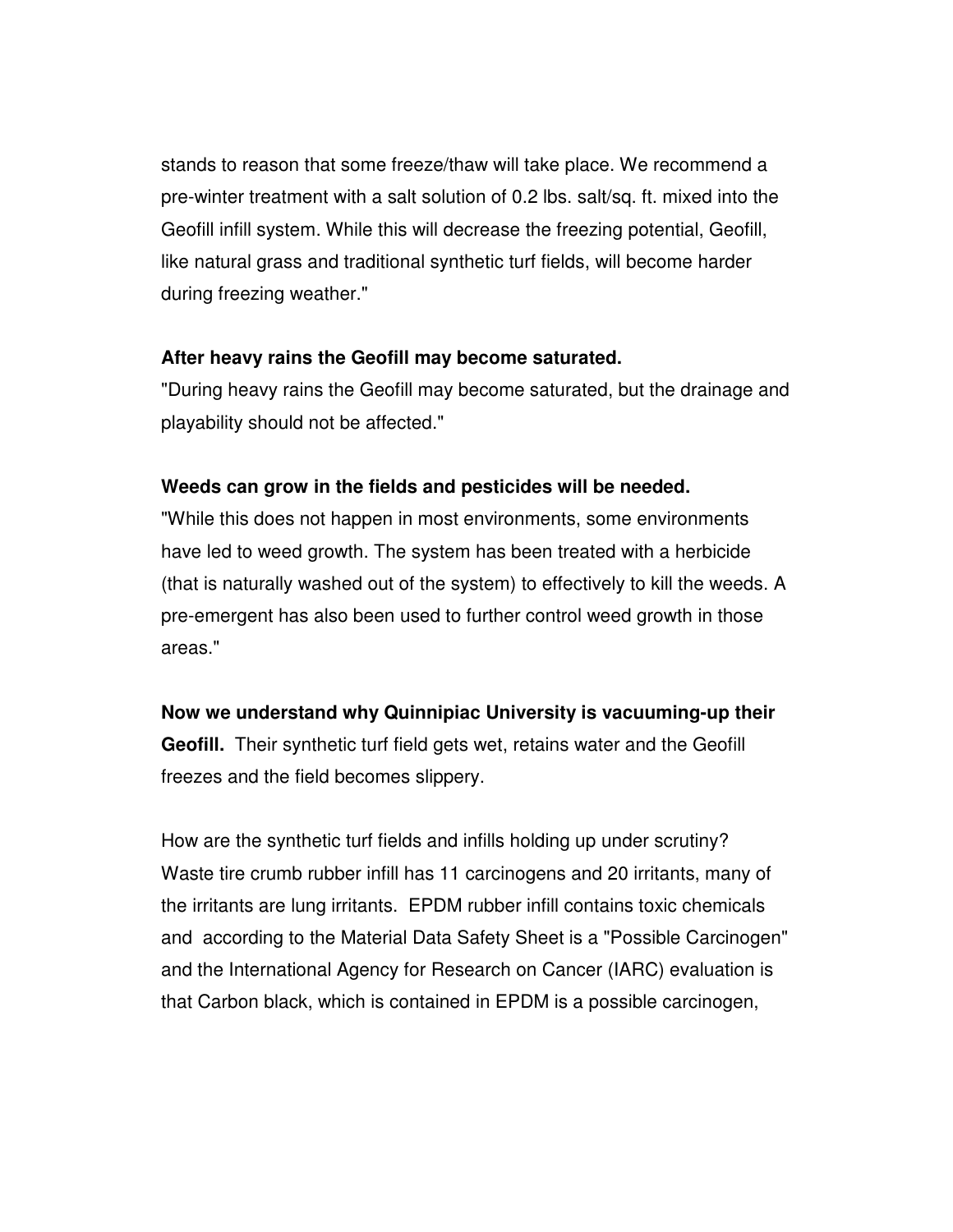and the dust from carbon black is a lung irritant. EPDM rubber has never been proven safe for children and students to play on. This product was not designed to be put where students play. EPDM is used for roofing. hoses, cable joints, car hoses and vehicle sealants.

Now we learn that Geofill freezes in the winter and causes synthetic turf fields to become too slippery to play on. We now also learn that the Geofill fields need toxic herbicides to keep weeds from growing in the fields, and that Geofill systems need to be de-compacted on a yearly basis by a Shaw Sports Turf crew or a Shaw Sports Turf certified maintenance crew.

As well, the Centers for Disease Control and Prevention (CDC) recommends that all synthetic turf fields that have come in contact with bodily fluids, such as blood or vomit, be disinfected to eliminate bacteria including Methicillin-Resistant Staphylococcus Aureus (MRSA).

Synthetic turf fields are in continual need of applying one toxin after another. Some synthetic turf fields need the applications of flame retardants, some need antimicrobials, some need herbicides, and some need all of them. The more we learn about the maintenance of synthetic turf fields the more complicated the fields become.

**Over 50 percent of professional football teams have now removed their synthetic turf fields and replaced them with Kentucky Blue Grass fields.**

Environment and Human Health, Inc. (EHHI) has maintained, and will